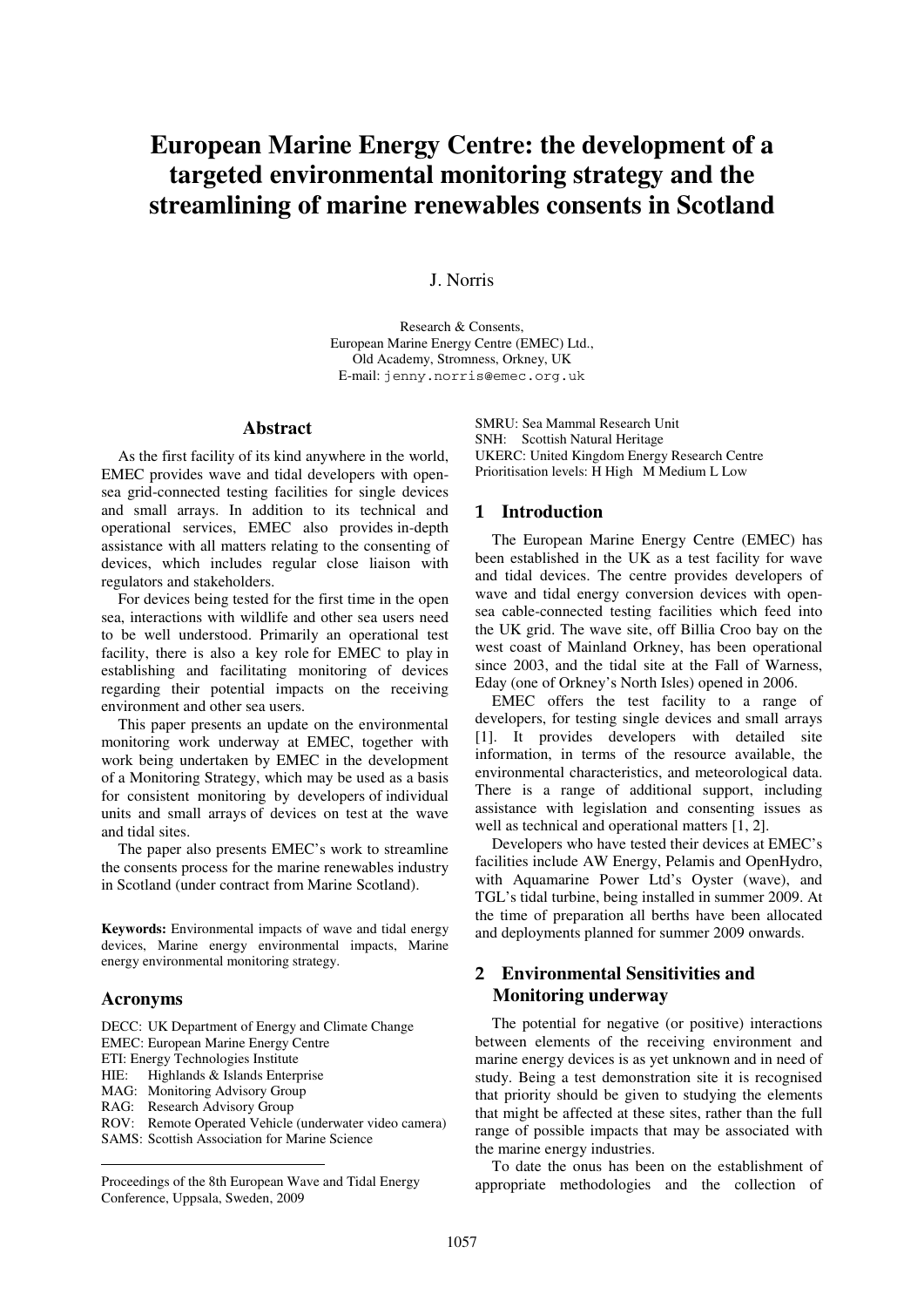baseline datasets to inform on these areas of sensitivity. At the time of writing, EMEC is seeing the installation and initial testing of devices at both sites. Once devices are in place and generating long-term, then monitoring of devices will be put in place, with EMEC, regulators, expert advisors and developers involved in all monitoring activities.

#### **EMEC Monitoring Advisory Group (MAG) and Research Advisory Group (RAG).**

The outputs from EMEC monitoring projects – at the tidal site, the wave site and future projects awaiting funding – are discussed in detail at the EMEC Monitoring Advisory Group, and are summarised at the EMEC Research Advisory Group meetings.

All discussions at the MAG bear in mind the specific environmental sensitivities found at the EMEC test sites, and discussions cover both general issues (related to baseline data gathering and generic device-related issues) and specific (related to particular devices). The MAG, chaired by EMEC, is also an appropriate vehicle for discussion between regulators and developers regarding any specific monitoring requirements that may be associated with consenting, or for advice on device-specific monitoring.

The environmental monitoring that has been put in place at EMEC is therefore aimed specifically at addressing the sensitivities found in the receiving environments at its test sites. The remainder of section 2 describes these sensitivities, together with the monitoring projects that have been established to provide relevant related data. Section 3 discusses some additional monitoring projects for which additional funding is being sought.

## **2.1 Tidal site environmental sensitivities**

The key issues to consider for all marine mammals and diving birds relate to concerns over the potential for damage to wildlife that may occur as a direct or indirect result of collision between the animal and moving underwater device parts. There are also concerns about the potential for disturbance or harm to marine wildlife species that may be caused by waterborne noise associated with construction, operation, and decommissioning processes, or disturbance that may lead to species being deterred or displaced from their habitual breeding and/or feeding grounds [3], [8].

Orkney is recognized as an important area for a number of marine species, with various conservation and protected sites in the areas surrounding the tidal test site. Full details of all sites are available from the EIA for the tidal site, available online from EMEC [3]. The main species in question are summarised below.

## **Common Seals**

Common seals pup in early June and July, and this is followed by a moulting period in late July and early August. The closest haulout sites are at Seal Skerry and The Graand (on the coast of Eday) and on Muckle Holm and Little Green Holm, which lie on the western edge of the tidal test site. There is also a European protected population on the nearby island of Sanday.

#### **Grey Seals**

The grey seal breeding season is from early October to late November. The moulting period follows in January to March (females), and March to May (males). Grey seal breeding colonies are located adjacent to the tidal test site on Muckle and Little Green Holms, with a European Protected SAC some 8km to the north on the islands of Faray and Holm of Faray.

#### **Harbour Porpoise**

Although there are no resident populations of Harbour Porpoise, the wildlife observations project has shown a moderate number of sightings in the months from July to September. This species has European Protected Species status.

### **Cetaceans**

Minke whale, Risso, Orca and White-beaked dolphins have been recorded in the Fall of Warness during the summer months. They carry a high European Protective Species status, but are present in extremely low numbers with a sporadic occurrence.

### **Diving Birds**

Bird species are present all year round and of note there is a cormorant breeding colony on Little Green Holm (April-June) adjacent to the test site. The potential for birds to collide with moving underwater turbines is a key unknown, yet methods to monitor for any such effects remain elusive.

## **2.2 Tidal site projects underway**

#### **a) Wildlife Displacement –Observations Programme**

The wildlife monitoring project [4] records the abundance, detailed distribution and behaviour of marine wildlife in and around the test site, as visible from the sea surface. It aims to detect change or displacement that is detectable at the surface, which may be attributable to the presence and operation of marine energy devices.

The project involves an observer located on a hillside overlooking the test site, with a good view across the whole site. The area is conceptually divided into a matrix, with grid 'cells' referenced according to a simple alpha-numeric system.

The observer uses binoculars and a telescope to scan the area according to a pre-defined pattern, for 20 hours a week. All observations of wildlife are recorded to species level where possible, including behaviour, and referenced to a specific grid cell or range of cells.

In addition to wildlife data, a range of meteorological data needs to be recorded. This is used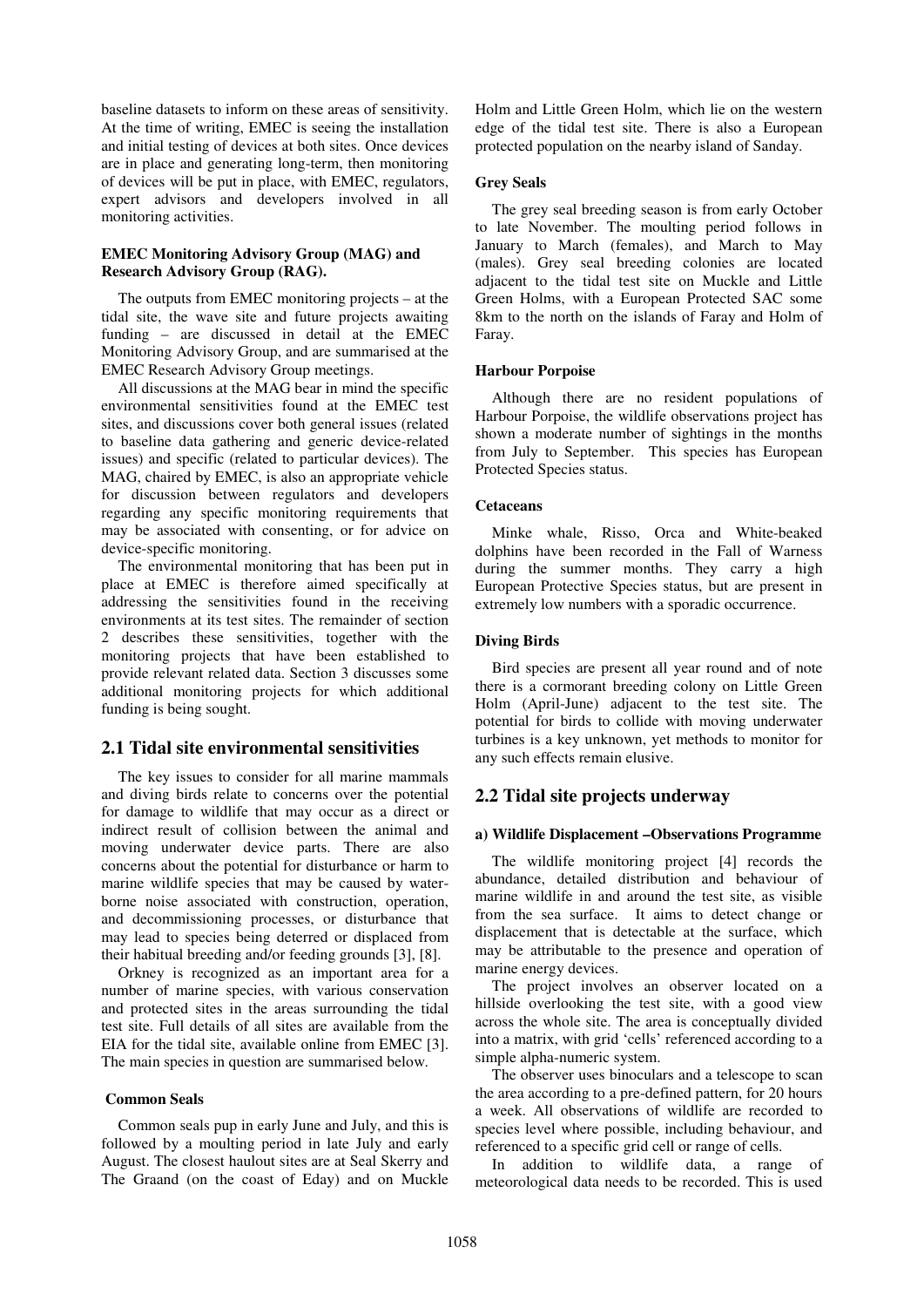to inform on the accuracy accorded to observations collected under different environmental conditions. The keeping of accurate records on meteorological conditions (wind speed and direction, precipitation, visibility) as well as tidal state, time of day, any other activities in the area, etc, is a key factor in the success of the study, since visibility of wildlife on and around the sea surface is significantly affected by the prevailing wind direction and strength, any precipitation, tidal conditions, light conditions, etc. In fact, where wind strength exceeds 4 on the Beaufort Scale, observations are not collected, since the whitecapping of the sea surface renders observations so unclear as to be of relatively little use.

Data is analysed (by SMRU Ltd) annually using general additive models. As data accumulate, the analysis seeks to detect any specific patterns of distribution around the site, which can be used in future comparison with data acquired as devices are deployed. If any changes in abundance, distribution or behaviour are detected in future, then the presence of devices in the water will be one of a number of possible causal factors, to be assessed together with any other changes at the site.

The project was funded by HIE in 2005, for the commissioning of SMRU Ltd to develop the methodology; for the collection of the first year's data; and for the associated data analysis and annual report (also by SMRU Ltd). Funding since July 2006 has been provided by EMEC, with contributions from SNH, although these funding streams are not sustainable.

#### **b) Sub-Surface Interactions – Active Sonar System**

Whilst the presence and behaviour of marine wildlife at the sea surface can be relatively accurately recorded and analysed, the acquisition of similar data from under the surface, within the water column, is notoriously difficult. Such data represent the majority of wildlife presence in the sea, yet methods for assessment and identification remain elusive or technically difficult / unreliable.

There are various ways in which acoustic data can be *passively* acquired, i.e., by recording the sound emissions of different species and identifying against a database of known acoustic properties of the sounds emitted by different species. However, acquiring visual images from underwater can be difficult, since underwater cameras are prone to fouling of lenses, and require an artificial light source to sample in deep water or during hours of darkness. Any artificial light source has the potential to disrupt natural behaviour, so rendering data thus acquired of limited use in the study of behaviour.

There have already been investigations into the potential for using *active* sonar scanners to provide underwater imagery. Such approaches are based on the shape and reflective properties of an object that has sound waves actively directed at it.

Initial studies around Marine Current Turbine's SeaGen device in 2006-7 indicated that this technology may have potential as a monitoring tool for investigating the underwater behaviour of a variety of marine wildlife species. However, the state of development of the sonar scanners tested was found to be very limiting in relation to the output that it could provide, giving limited information on the specific activities and behaviour of various key species underwater.

 Several companies manufacture such sonar scanners, and the aim of this project, which sees EMEC and SMRU Ltd jointly funded by DECC RAG, is to encourage further refinements to existing sonar equipment, aiming to provide a monitoring tool specifically honed to the needs of the marine energy industry.

Together with the sonar developer/s and SMRU Ltd., EMEC is involved in testing the suitability and performance of the improved sonar equipment, and has the agreement of developers deployed at the tidal site for tests to be carried out in the vicinity of their devices. Testing will also be carried out on tidal devices deployed elsewhere in the UK (e.g, MCT's SeaGen device, deployed in Strangford Narrows).

## **c) Tidal Rapid Seabed Ecology – ROV analysis**

This project initially utilises the large catalogue of existing EMEC ROV camera data, which has been collected for various purposes, to provide information on seabed ecology at the tidal site. It is expected that the project will output recommendations for future specific ecological data surveys by ROV in this highenergy environment. Funding for the project was agreed by DECC RAG in 2007.

## **d) Acoustic Characterisation and Monitoring**

One of the concerns expressed by regulatory bodies and their advisors is the as-yet-unknown potential for acoustic output from marine energy devices in operation to have an effect on the behaviour, distribution or health of marine wildlife.

In 2006, funding from HIE enabled EMEC to commission SAMS to develop and test a methodology for the acoustic characterisation of the tidal site [5]. This included the collection of some baseline data, which will form the basis of long term monitoring once devices are deployed and operating.

The methodology developed by SAMS under this commission, known as the Drifting Ears, is specifically aimed at acoustic data collection from the high energy environment that is characteristic of a tidal site. Specifically, it avoids the problem of frictional noise associated with suspending a hydrophone from a static vessel or other static object.

The methodology involves the deployment of widemeshwork drogues, in each of which a hydrophone is suspended. Each drogue has a tag-along pod associated with it, which contains the recording equipment and a GPS unit for tracking the precise course for which data has been collected.

The method relies on the hydrophones and associated equipment being deployed at the top of a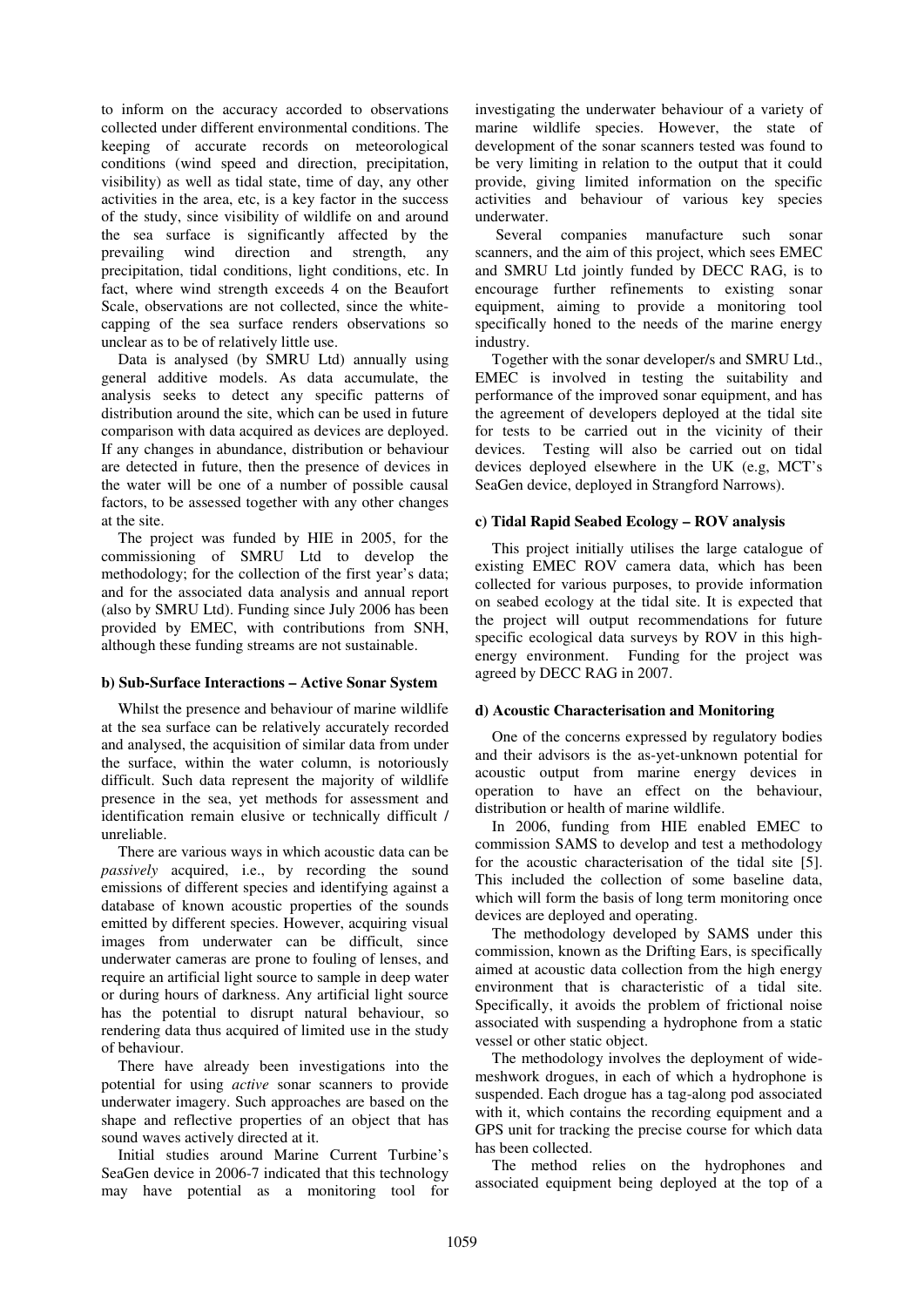tidal stream to be surveyed, and allowed to drift with the tidal stream, then being collected at the bottom of the survey area.

EMEC has funding agreed that will enable further baseline data to be collected, over a range of tidal and meteorological conditions. This will allow a more comprehensive baseline dataset to be collected, which will be available to developers deploying at the EMEC tidal test site.

The equipment and methodology will also be available initially for developers deploying at EMEC to use. It is EMEC's intention to make available this methodology for application and wider use by the industry as appropriate.

## **2.3 Wave site environmental sensitivities**

There are fewer sensitive species at the EMEC wave site compared to the tidal site [6]. However, within the context of population decline of some species, it is important to monitor for the presence and behaviour of key species.

#### **Marine Mammals**

Particular attention needs to be given to all marine mammals, particularly the common seal, which has suffered a severe decline in Orkney since 2008.

#### **Diving Birds**

Although there are fewer concerns about the potential from harmful effects of wave energy devices, attention needs to be paid to diving bird behaviour in the vicinity of all moving underwater structures.

## **2.4 Wave site projects underway**

The most recent monitoring programmes established at EMEC are the wildlife observations projects – by direct human observer, and by high resolution camera – at the wave test site.

#### **a) Wildlife Displacement –Observations Programme**

This observations programme [7] sees a human observer recording observations data from a high vantage point on a hillside overlooking the wave site. Section 2.2 describes its sister programme, established in 2005 at the tidal test site at the Fall of Warness. The rationale for the two programmes is common to both, but the methodologies used to collect observations over the water surface differ significantly. The protocol developed (by SMRU Ltd) for the tidal site was specific for the conditions at the tidal site, based on the presence of a well-defined channel between two land masses. This makes it possible to assign clear boundaries to the survey area, over a known distance, which allows an observer to assign data to the grid matrix with a high degree of accuracy.

In contrast, the requirements for data collection at an open-sea site typical of a wave energy device deployment site, are very different, with no clearly

defined finite limit to the extent of sea area that needs to be surveyed.

The methodology used to scan the area of open sea in the vicinity of the wave test site again relies on an observer located on a hillside above the site [3]. In the case of EMEC's Billia Croo wave site, the observer is based inside an old coastguard lookout hut, which EMEC leases from a local landowner. Observations are again for 20 hours a week, taken using a pair of 'bigeye' binoculars that are mounted on a tripod fixed within the lookout building.

The rationale and type of data gathered for the observations is the same as that for the tidal project: an observer records marine wildlife presence to species level where possible, along with information on behaviour, and location. Whereas in the tidal project, animal location is recorded by reference to grid cells on a conceptual matrix, for the open sea extending from the wave site, location is recorded by triangulation, using the angel of declination of the big-eyes and the horizontal angle as measured from a compass.

Scanning is carried out methodically across the survey area, which is a pre-defined hemisphere centering on the observer. Meteorological data are also recorded. Records are entered onto a database, with data subsequently being input directly into the analytical program.

At the time of writing, this method has been initiated and is under test.

The project has been funded by nPower (Juice) and SNH, until the end of 2009, after which additional funding will be required

## **b) Surface Interactions with Wave Devices – High Specification Camera Observations**

This project aims to assess the adequacy of collecting surface wildlife observations data (abundance, distribution and behaviour) by high resolution camera, and to explore the possibility of using a camera for data collection, rather than a human observer on the hillside overlooking a deployment site.

The programme uses a high resolution camera that has been installed onto the top of the old coastguard lookout hut overlooking the EMEC wave site. Data is transmitted live to the EMEC offices, where it is sampled and viewed by EMEC staff. Data is collected over a period that partly overlaps with the dataset collected under the human observation project. At the end of the data collection period, the two datasets will be subject to a comparative analysis, aiming to assess the degree of correlation between the two sets. If data collection by the camera compares favourably with human observer data, then the camera will be the principal method of data collection in future.

The results from the correlation of these two observation methodologies are likely to be applicable at other deployment sites, provided that power for the camera, and data transmission infrastructure can be provided, and that a suitably high vantage point overlooking the site is available.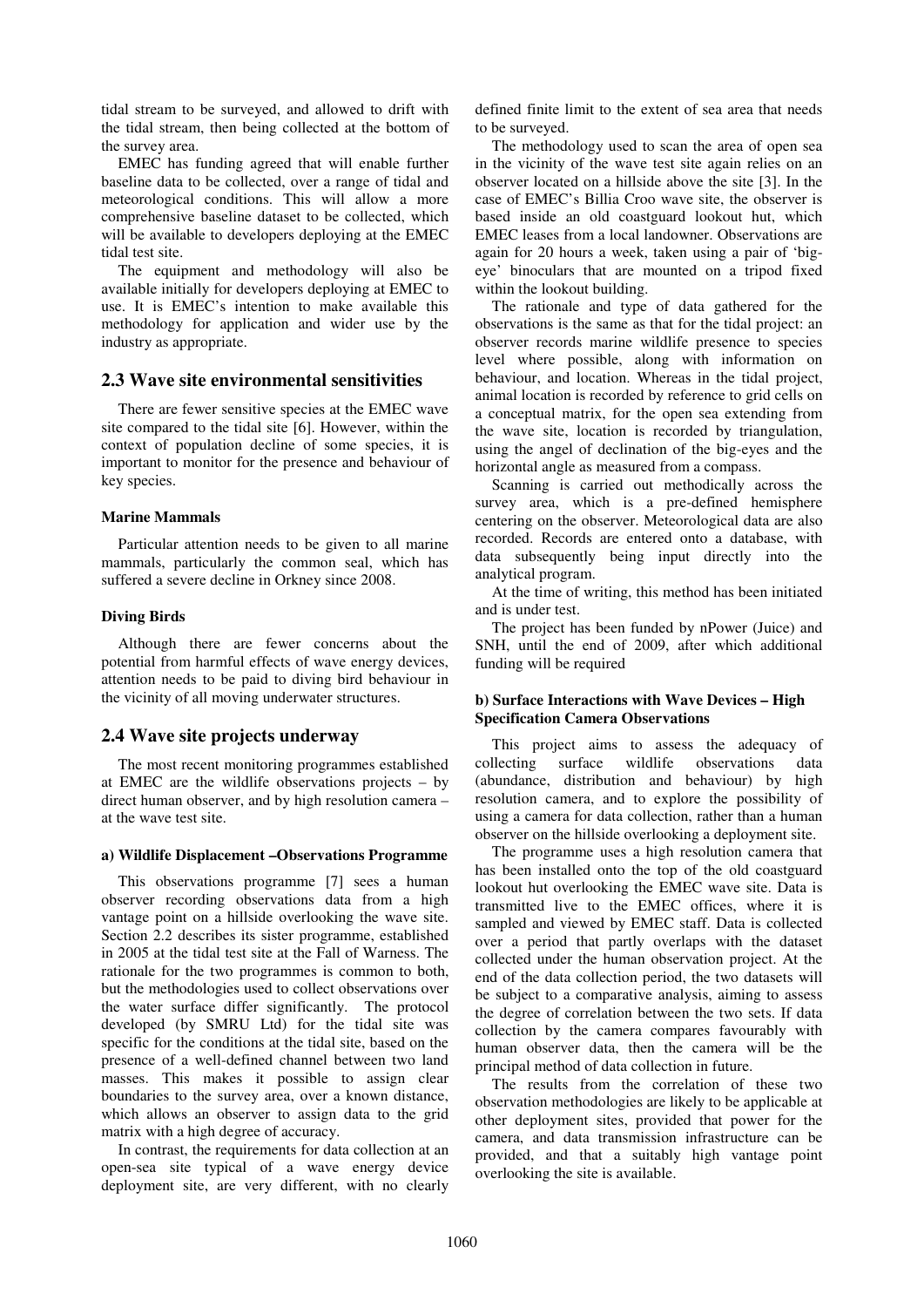The camera for this project was funded by nPower (Juice) with observations also part-funded by SNH, until November 2009.

# 3 **Monitoring to be developed**

There are still a few monitoring projects that EMEC wishes to put in place, for which additional funding is required and is being sought.

# **3.1 Underwater acoustic investigation in and around a wave energy device test area**

One of the key concerns relating to the marine energy industries relates to the potential for acoustic output from wave and / or tidal energy devices to have a harmful effect on marine wildlife.

Section 2.2 described the 'Drifting Ears' project, which EMEC has had developed in order to characterise the acoustic properties of its tidal test site.

The key objectives of this proposed project are:

- To develop a methodology for accurately measuring and describing the acoustic characteristics of the Billia Croo wave test site (which experiences very different energy and flow characteristics to those prevailing at the tidal site).
- To provide an acoustic description of the EMEC wave test site in the absence of any wave devices, giving a 'baseline' dataset for future comparison once devices are deployed and operating, using the same methods and equipment.
- As appropriate, to make the method available to other wave energy device developers deploying at similar sites, for use in assessing the acoustic output from their devices. This will benefit the developing wave energy industry.

# **3.2 Monitoring of the fishery in a no-take zone established at the Billia Croo wave test site**

Another key potentially problematic issue facing the marine energy industries relates to commercial fisheries, specifically in regard to areas of sea that may have been traditionally fished. Such areas may subsequently be allocated leases for device deployment. The potential unavailability of such areas for ongoing use for fishing may be the source of conflict between fishers and energy producers.

EMEC wishes to develop a monitoring project that will see it working with expert fisheries advisors and local fishers, to monitor the release of juvenile shellfish into a no-fished area. The project will involve establishing a no-take zone around the wave test site, releasing juveniles into the area, and monitoring the local effects. The project has the following objectives:

• To examine the effects of a no-take fishing zone established around a wave test site with operating wave energy devices, where juvenile shellfish stocks are introduced into the area.

To raise awareness among Scottish fishermen's groups of the advantages of a no-take zone in regard to stock preservation, and of the knock-on (positive) effects on the surrounding stocks.

## **3.3 Funding at multi-developer sites**

The issue of funding environmental monitoring at test sites is an important one that is not easily resolved. Where there are multiple developers at various different stages of development of their testing / deployment plans, it is no trivial matter to assess relative gains to be made from shared funding of such projects. If the financial burden is placed on initial/early developers, this may be viewed as overly onerous on them, with the potential to give benefits to competitors in the future.

To date, EMEC has approached a variety of sources for funding of early monitoring – much of which constitutes baseline monitoring in advance of device deployment.

## 4 **Monitoring Strategy**

EMEC and the marine energy developer community have been experiencing a growing need for guidance on monitoring requirements and methods, in relation to specific potential environmental impacts issues. In 2004, in recognition of this need, EMEC initiated a series of consultations with experts, aimed at gathering expert advice and ultimately leading to the development of an environmental impact monitoring strategy for developers using the EMEC test sites.

The first step in the development of this strategy was to gain agreement from a range of experts – each having knowledge of the issues relating to the potential environmental impacts of wave and tidal energy devices – regarding the issues on which EMEC should concentrate its efforts.

# **4.1 Background: EMEC Environmental Impacts Workshop, 2004.**

In 2004 EMEC held a workshop to discuss the environmental impacts of wave and tidal energy devices, from the perspective of the test centre. The workshop was kindly hosted by UKERC at Edinburgh University, and attended by a range of UK regulators and academics. At this workshop EMEC presented its EIA Guidance for Developers [8], which was honed to the needs of developers deploying test devices at EMEC's facilities. The potential environmental impact issues relating to the wave and tidal energy industries were discussed specifically in relation to the environmental sensitivities pertaining to the EMEC test site locations.

The workshop unanimously agreed that EMEC should concentrate its efforts on initiating monitoring of those issues that relate to its sensitivities.

The second aim of the 2004 workshop was to gain agreement on which methods were best to use for those issues requiring monitoring at EMEC, and to identify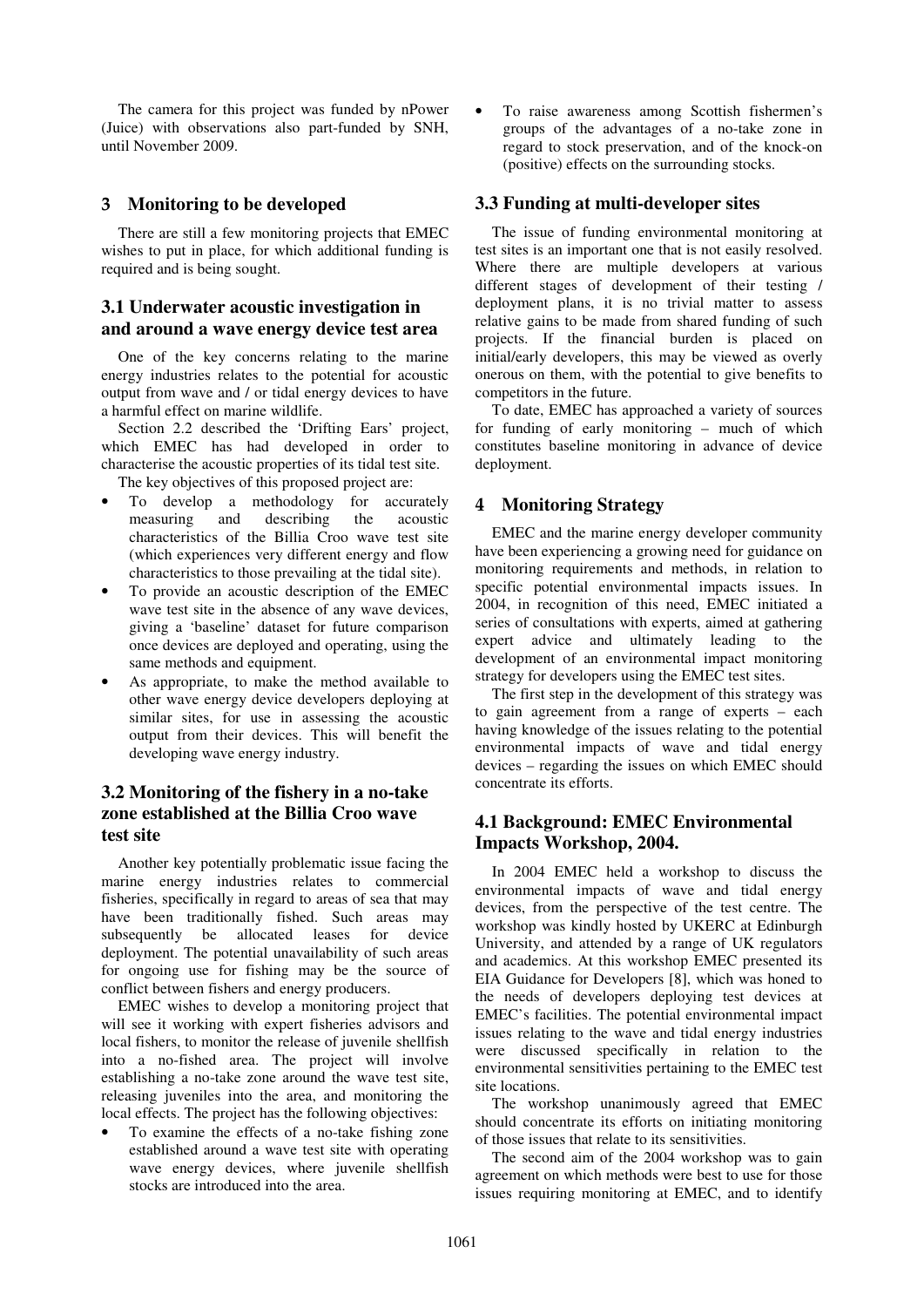where the relevant expertise in these areas lay. This aim proved over-ambitious for the time, and was left unresolved, partly because, for some of the issues to be monitored, there were no accepted best available methods.

# **4.2 EMEC Regulatory Workshop on Environmental Impacts, September 2008.**

This aim of the 2004 workshop was able to be further pursued when funding was made available in 2008 (although the funding stream was then cut short). This enabled EMEC to hold a meeting of the major UK regulators involved in decision-making from a licensing perspective. The workshop aimed specifically to gain consensus on the relative prioritisation of potential environmental impacts of the wave and tidal energy industries. It also aimed to take up the second aim from the 2004 workshop, i.e., the identification of the best or most appropriate methods to use for monitoring of those aspects for which monitoring was advised.

The Workshop discussion ranged widely over the potential marine issues arising from marine renewable energy developments. No significant attention was given to on-shore issues, such as the need for associated shore bases, works required for connection to the gird, etc. Terrestrial interactions were largely outside the scope of the workshop, as in most cases the issues that are likely to arise are not unique to renewable energy developments, and are addressed through existing consents (e.g., Planning).

#### **Workshop Outputs**

The 2008 workshop fulfilled its aims well in respect of gaining agreement from all regulators and experts present, on the relative prioritisation that should be accorded to the possible environmental impact issues of marine energy devices, with a consensus being reached around the table. The aim of identifying the *best* methods to use for monitoring was fulfilled in part, with the meeting using participants' expertise to list relevant methods that are being developed or are in use.

The discussion did not extend to the production of a specific advisory list of methods that *should* be adopted for monitoring for specific issues: this will be sitespecific and may be device-specific. However, this work is being developed further by SNH in conjunction with the Scottish Government's Marine Energy Spatial Planning Group (Research Subgroup). EMEC is an active participant on each of these groups, and can ensure that relevant findings are transmitted (both ways) between developers and government.

### **Relative Prioritisation of the Need for Methodologies to Investigate the Main Environmental Impact Issues –consensus reached**

Table 1 shows the issues on which the meeting centred. The potential receptors are shown in bold type, and the nature of the potential impact is shown in normal type, within each receptor section of the table. Note that the Priority Level refers to the priority level for the production of methodologies.

| Interactions:                                     | Priority |  |
|---------------------------------------------------|----------|--|
| Receptor of interaction in bold type;             | Level    |  |
| Nature of interaction in normal type              |          |  |
| Wildlife, particularly marine mammals & birds.    |          |  |
| Including other species e.g. basking sharks       |          |  |
|                                                   |          |  |
| Collision with devices, especially tidal turbines | Н        |  |
| Alteration to wildlife behaviour, e.g., reduction | H        |  |
| in access to feeding areas (mammals and birds),   |          |  |
| avoidance arising from "barrier effects" of       |          |  |
| arrays of devices in restricted waters.           |          |  |
| Entanglement of wildlife in moorings              | L        |  |
| Damage to hearing (mammals and fish)              | Ī.       |  |
| primarily from survey (e.g. seismics) activities, |          |  |
| and construction work (pile driving)              |          |  |
| Underwater noise - construction                   | L        |  |
| Underwater noise - operation                      | М        |  |
| Seabed, habitats and species                      |          |  |
| Physical disturbance of the seabed                | М        |  |
| Alteration to sediment movements                  | L        |  |
| Alterations to benthic faunal communities         | M        |  |
| through changes in flow or wave exposure          |          |  |
| Vibration                                         | L        |  |
| <b>Navigation</b>                                 |          |  |
|                                                   |          |  |
| Surface vessels, merchant shipping, fishing       | H        |  |
| vessels, naval vessels                            |          |  |
| Submarine navigation                              | H        |  |
| <b>Commercial fisheries</b>                       |          |  |
| Limitation of access of fishers to actual or      | Н        |  |
| potential fishing grounds                         |          |  |
| Impacts on fish spawning grounds                  | L        |  |
| Direct impacts of devices on fish                 | L        |  |
| <b>Marine productivity</b>                        |          |  |
|                                                   |          |  |
| Alteration of primary production in               | L        |  |
| development areas                                 |          |  |
| <b>Aesthetic impact</b>                           |          |  |
| Visual impact of objects on the sea surface       | Μ        |  |
| Impact on marine (underwater) landscape           | М        |  |
| Miscellaneous (wide range of interactions seen in |          |  |
| other industries)                                 |          |  |
| Leaching of antifoulants from devices             | L        |  |
| Chemical and oil spill risks                      | L        |  |
| Redistribution of contaminants, primarily         | L        |  |
| contaminated sediment                             |          |  |
| Changes in turbidity                              | L        |  |
| Debris loss                                       | L        |  |
| Impacts on marine archaeology                     | L        |  |
| Recreational users                                | L/M      |  |

**Table 1**: Prioritisation of the need for methodologies to investigate the main environmental impact issues relating to wave and tidal energy industries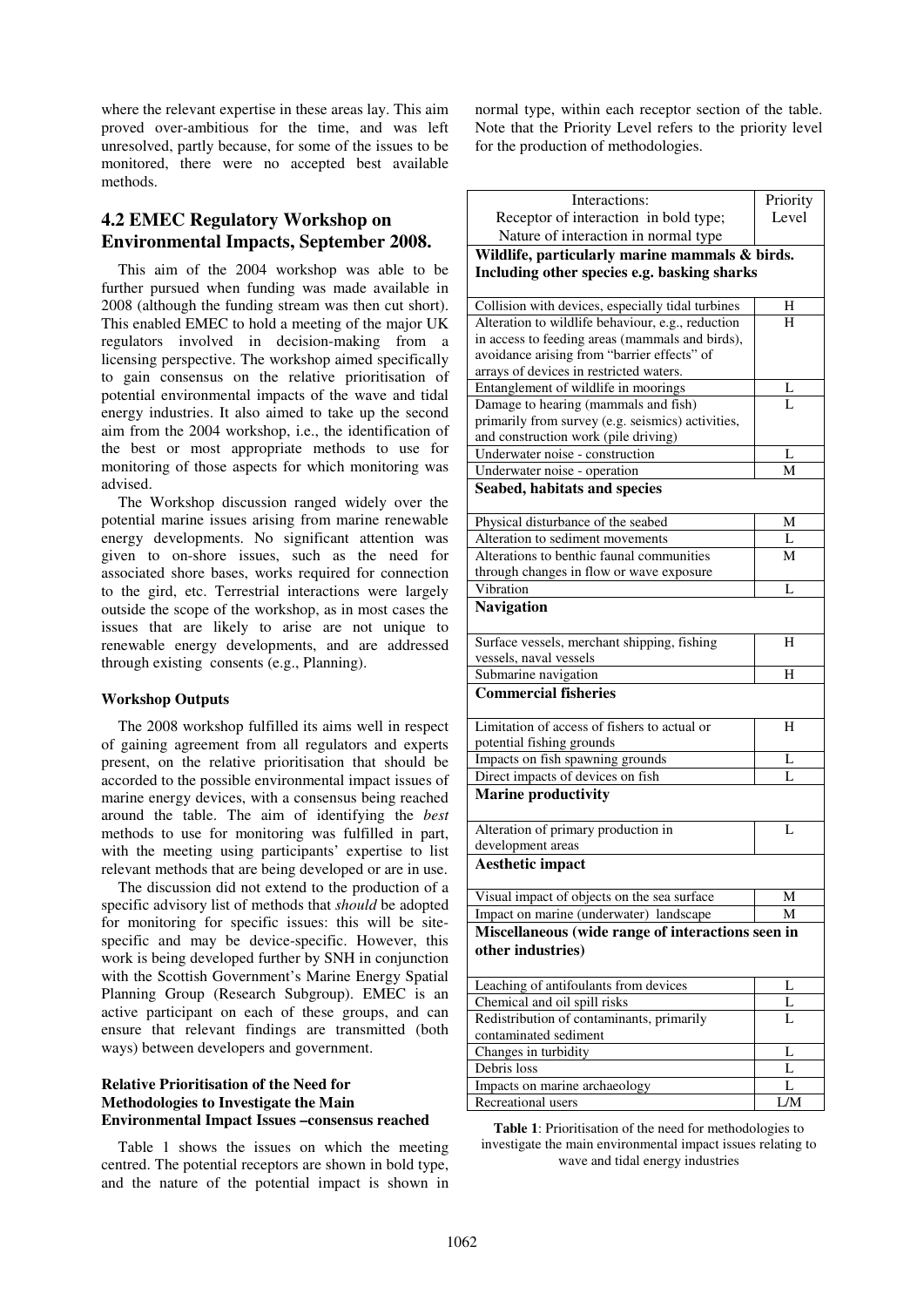The prioritisations of the need for these methodologies are expressed as High, Medium or Low. These relative prioritisation bands relate to the urgency with which the different issues need to be further developed. The prioritisation of an issue reflects the need for monitoring methods pertaining to that issue to be developed. Thus, where there are well-accepted methods for monitoring for an issue, the relative prioritisation accorded to it will be low. This does not mean that the issue itself is deemed to be of low importance, but rather it is a reflection of the fact that there are already adequate methods for data collection in place elsewhere for monitoring for its potential effects.

Thus, it is those issues which have been accorded a High relative priorisation, that the industries need to concentrate on in terms of data collection and protocol development for monitoring.

| Interactions:                                  | Monitoring by:    |  |
|------------------------------------------------|-------------------|--|
| Receptor of interaction (bold type)            |                   |  |
| Nature of interaction (normal type)            |                   |  |
| Wildlife, particularly marine mammals & birds. |                   |  |
| Including other species e.g. basking sharks    |                   |  |
|                                                |                   |  |
| Collision with devices, especially tidal       | Active sonar      |  |
| turbines                                       | (see 2.2 b)       |  |
| Alteration to wildlife behaviour, e.g.,        | Wildlife and      |  |
| reduction in access to feeding areas           | camera            |  |
| (mammals and birds), avoidance arising         | observations      |  |
| from "barrier effects" of arrays of            | (see 2.2 a;       |  |
| devices in restricted waters.                  | $4.2$ a & b)      |  |
| Underwater noise - operation                   | Acoustic          |  |
|                                                | monitoring        |  |
|                                                | (see 2.2d & 3.1)  |  |
| Seabed, habitats and species                   |                   |  |
|                                                |                   |  |
| Physical disturbance of the seabed             | ROV (see 2.2 c)   |  |
| Alterations to benthic faunal                  | $ROV$ (see 2.2 c) |  |
| communities through changes in flow or         |                   |  |
| wave exposure                                  |                   |  |
| <b>Navigation</b>                              |                   |  |
|                                                |                   |  |
| Surface vessels, merchant shipping,            | Ongoing           |  |
| fishing vessels, naval vessels                 | consultation.     |  |
|                                                | Detailed study    |  |
|                                                | requires          |  |
|                                                | funding.          |  |
| Submarine navigation                           | None planned      |  |
| <b>Commercial fisheries</b>                    |                   |  |
|                                                |                   |  |
| Limitation of access of fishers to actual      | <b>Fisheries</b>  |  |
| or potential fishing grounds                   | Monitoring.       |  |
|                                                | (see 3.2)         |  |
| <b>Aesthetic impact</b>                        |                   |  |
|                                                |                   |  |
| Visual impact of objects on the sea            | Ongoing local     |  |
| surface                                        | consultation      |  |
| Impact on marine (underwater)                  | Detailed study    |  |
| landscape                                      | requires funding  |  |

**Table 2**: EMEC proposed environmental monitoring strategy showing issues and monitoring projects for data collection

In producing this strategy, EMEC aims to encourage the monitoring of different devices in a consistent way, using the best available methods. This enriches its service to the developing marine energy industries by seeking to gain clarification on the extent of the many unknown issues that need to be addressed in advance of commercial-scale development.

Table 2 shows those issues identified in Table 1 as having Medium or High priority, together with the monitoring project at EMEC which best addresses the need to provide information for that issue.

As with Table 1, potential receptors are shown in bold, and the nature of the potential impact is shown in normal type, within each receptor section of the table.

At the time of writing, the strategy is still under development.

## **4.4 From Consensus to Strategy**

The EMEC monitoring strategy has evolved from discussions with regulators and their key advisors across the UK. It takes into consideration consensus views on the relative prioritisation of key potential impacts from a generic point of view, together with the specific sensitivities which relate to the EMEC test sites themselves.

It is important to keep information on the status of any sensitivity updated, particularly in the context of a long-term test site which will see a variety of devices deployed over its lifespan. EMEC uses the wildlife observations data it collects to update its records, and updated data is fully considered in the development and ongoing assessment of the monitoring strategy.

## **4.5 Use of Methodologies**

EMEC is committed to the collection and analysis of marine monitoring data using robust methodologies for data collection, which are appropriate both to the reasons for the data requirement, and to the site location. This commitment is shared by regulators and expert advisors to the regulatory process. All parties are in agreement that in order for meaningful outputs to emerge from data collection programmes, the methodologies used need to be aligned to appropriate and meaningful analysis techniques.

With the development of protocols by various parties for use by the marine energy industry, one of the challenges will be ensuring the consistency of use of freely available methodologies. Of key importance will be ensuring that amendments to standard methodologies are carried out in a manner which does not compromise the quality of datasets collected, nor their appropriateness for their associated analytical frameworks. Analytical methodologies will also be of key importance to the comparability of the findings of data collection programmes from different locations.

Through its involvement in the development of Standards for the marine energy industry [9], and its involvement in Equimar [10], whose aim it to deliver a suite of protocols for the equitable evaluation of marine